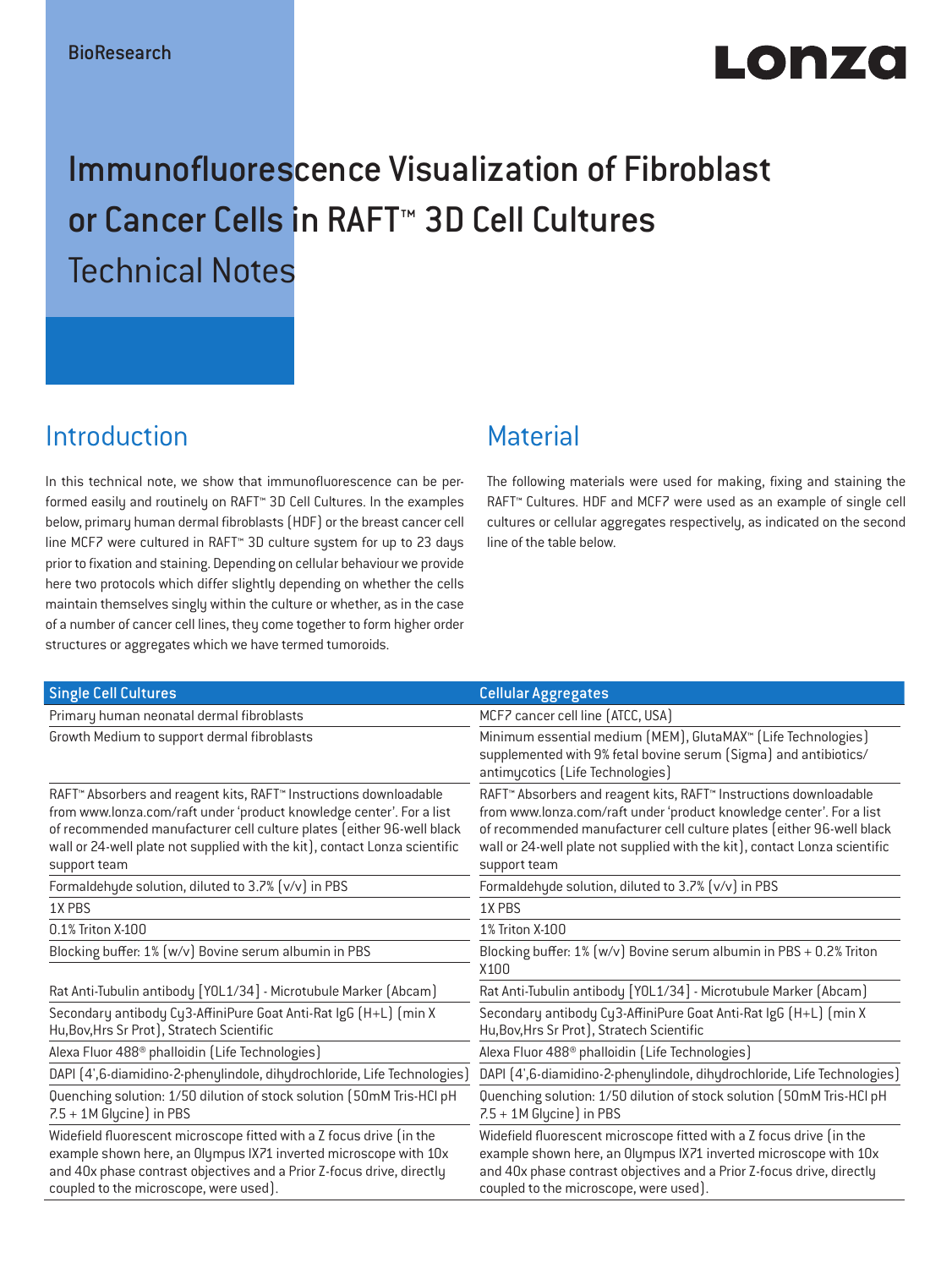# **Methods**

In this example, the 96-well plate RAFT™ Cultures were prepared as indicated in the instructions downloadable from www.lonza.com/raft and seeded with either 5,000 or 50,000 human dermal fibroblasts (HDF) per well or 10,000 MCF7 cells per well. The cultures were then incubated at  $37^{\circ}$ C, with 5% CO<sub>2</sub> for 11 days (HDF at starting density of 5,000 cells/ well), 3 days (HDF at starting density of 50,000 cells/well) or 23 days (MCF7) prior to being fixed and stained.

On the day of assay, the following protocol was used:

- 1. Each RAFT™ Culture was washed 3 times over a 15 min period with 100 µL PBS
- 2. The PBS was replaced with 100 µL of 3.7% formaldehyde\* solution to fix the cells and the plate incubated at room temperature for 30 minutes
- 3. The formaldehyde solution was replaced with 100 µL of quenching solution to quench the formaldehyde cross-linking and the plate incubated at room temperature for 10 minutes
- 4. The RAFT™ Cultures were washed as in point 1
- 5. The PBS was replaced with 100 µL of either 1% or 0.1% Triton X-100 solution (for the MCF7 or HDF RAFT™ Cultures respectively) to permeabilise the cells and the plate was incubated at room temperature for 4 minutes
- 6. The RAFT™ Cultures were washed as in point 1
- 7. The primary antibody was diluted in the appropriate blocking buffer (in the case of our batch of Yol 1/34, a dilution of 1/100 was optimal, which was the same dilution that was optimal for cells cultured in 2D) and 50 µL of this solution was added in each well
- 8. The plate was then incubated overnight at 4ºC
- 9. The RAFT™ Cultures were washed as in point 1
- 10. The secondary antibody, phalloidin if used (the recommended 1/40 dilution was used) and DAPI were diluted in the appropriate blocking buffer and 50 µL of this solution was added in each well
- 11. The plate was then incubated at room temperature for 2.5 hours
- 12. The RAFT™ Cultures were washed as in point 1
- 13. The wells were imaged on a fluorescence widefield microscope. Confocal imaging or the use of a high content imaging device would also be possible
- 14. If necessary, the plate can be stored at  $4^{\circ}$ C, in the dark, before being imaged

\*Note: It is also possible to fix the cultures with 100 µL of ice-cold methanol if the antibody used requires this fixation method for the best results.

## **Results**

After overnight incubation of the primary antibody and 2.5 hours exposure to the secondary antibody, the fluorescent signal was bright enough to allow image capture with 100-200 ms exposure times for the anti-tubulin antibody and the phalloidin.

As shown in Figure 1, using a simple type of image deconvolution, such as ImageJ 3D parallel spectral deconvolution (http://rsb.info.nih.gov/ ij/plugins/), can help improve the sharpness of the signal and remove background noise from the cells surrounding the cell of interest (such as the blurry, out of focus cell observed above the fibroblast imaged in Figure 1).

However, with our anti-tubulin antibody, images taken with our widefield microscope and not subjected to deconvolution were defined enough to observe microtubules within the cells in the RAFT™ 3D Culture (Figure 2).

Actin fibres can also be seen clearly in cells embedded in the RAFT™ Collagen matrix (Figure 2).



Figure 1: HDF cell fixed and stained for tubulin after being cultured in RAFT™ System for 11 days. One z-plane location was imaged here on a widefield microscope, after staining the RAFT™ Culture for tubulin (red) and the nucleus (blue). The image from each channel was deconvolved using the 3D spectral deconvolution software from ImageJ (generalised Tikhonov) and the merge of the two channels is shown here.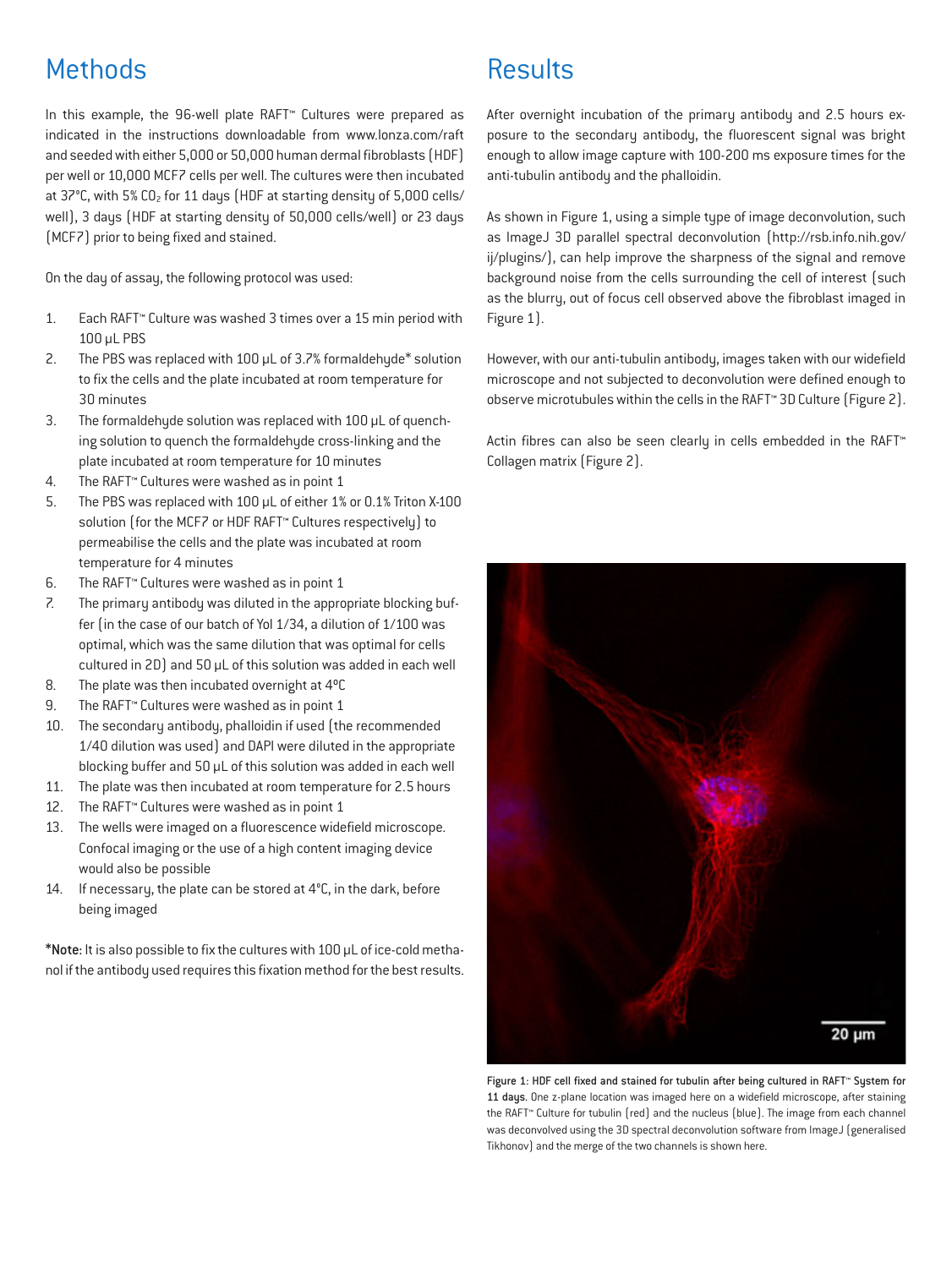It has been found necessary when visualising structures within cellular aggregates such as tumoroids that a more intensive permeabilisation step is required to permit the access of the antibodies into the target proteins. With this small change to the protocol it is possible to capture detailed images for analysis (Figure 3). It should be noted that although the RAFT™ Process concentrates the collagen matrix to a physiologically relevant concentration the matrix itself does not act as a barrier to molecules as big as antibodies (150kDa), since no such permeabilisation steps were necessary when imaging single cells such as HDF in RAFT™ Cultures (Figure 1 and Figure 2).

After 3 days in culture, HDF have elongated within the collagen matrix and display a typical actin and microtubule cytoskeleton as can be seen in Figure 1 and Figure 2.

Each cell within the MCF7 tumoroids displayed a more rounded morphology (Figure 3).

As we can see in Figure 3, even after 23 days in culture, dividing cells can still be observed within the tumouroid.

Interestingly, the RAFT™ Collagen matrix is composed of rat tail collagen which, in this particular case, did not create a cross reactivity issue even when using an antibody, such as the anti-tubulin antibody, which was raised in rat. Moreover, the presence of the collagen matrix has little impact on the background fluorescence of the culture, in particular when the antibodies were diluted in a BSA-containing blocking buffer.

# **Conclusions**

Cells cultured in the RAFT™ 3D Cell Culture collagen matrix can be fixed and stained using these standard immunofluorescence protocols. Depending on whether the cells of interest stay as single cells or aggregate into higher order structures such as cancer tumoroids the only modification required is to increase the permeabilisation of the structures to permit ingress of the antibodies. In addition the use of a blocking solution is advised to decrease the background from the collagen, however it has been possible to even use antibodies raised in rats.



Figure 2: HDF cells fixed and stained for tubulin and actin after being cultured in RAFT™ System for 3 days. A series of z-planes taken at 0.5 µm intervals was imaged on a widefield microscope, after staining the RAFT™ Culture for tubulin (red), actin (green) and nucleus (blue). The z-stack from each channel was projected onto one plane using the maximum zprojection function of ImageJ software and the merge of all channels is shown in the large bottom panel. Across the top-panel one frame of the z-stack is shown, with each individual channel represented in grayscale separately, for the area boxed in the large bottom panel, to better show the detail of each staining.



Figure 3: MCF7 tumoroids fixed and stained for tubulin and actin after being cultured in RAFT™ System for 23 days. One z-plane was imaged on a widefield microscope, after staining the RAFT™ Culture for tubulin (red), actin (green) and nucleus (blue). In the larger images around the exterior of Figure 3, each channel (labelled directly) is shown individually in grayscale, and then merged in the bottom right hand corner in colour. In the centre panels, a dividing cell indicated by a white box on the larger images is shown, for each channel and the merge, at a higher magnification.